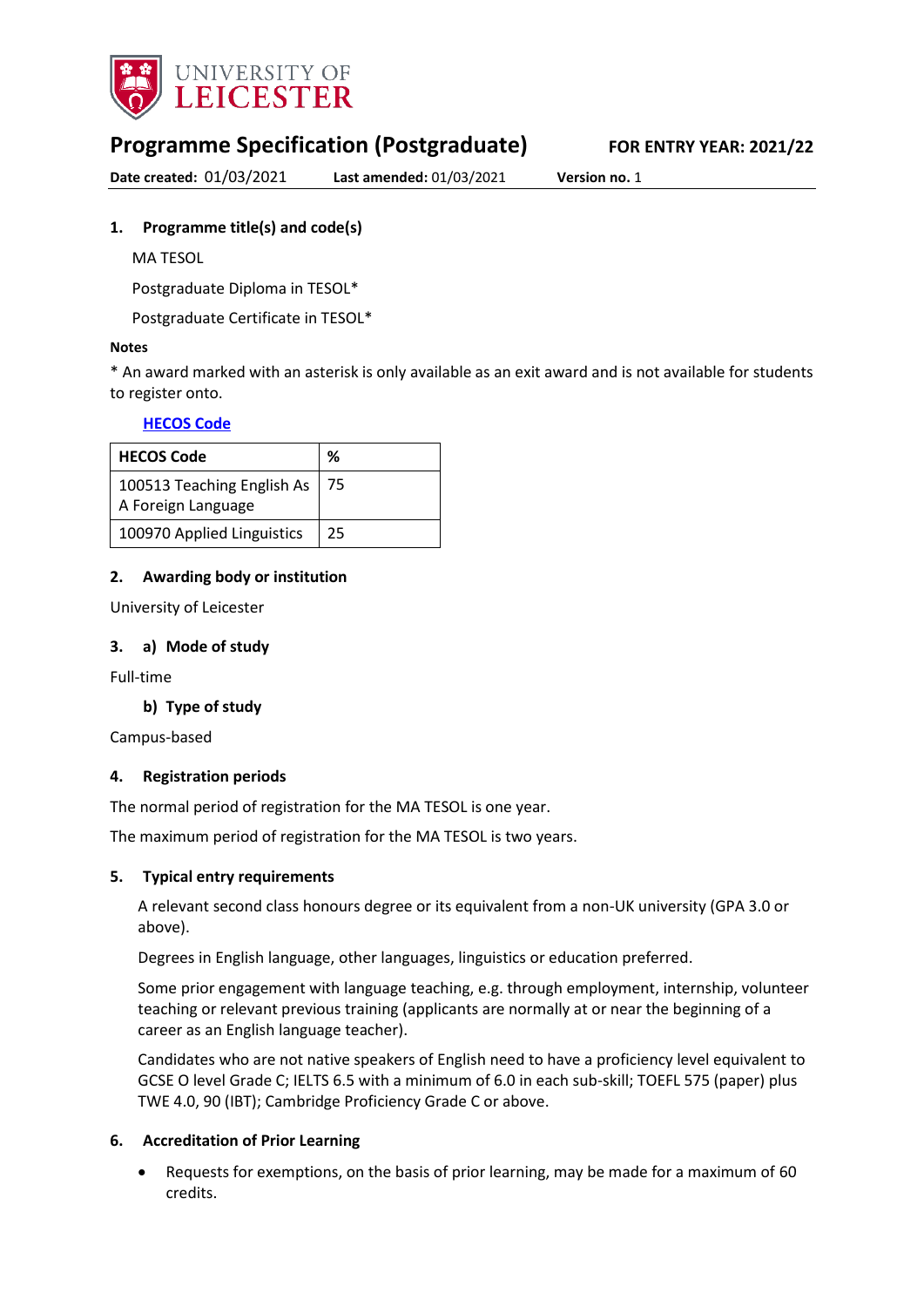- Holders of the University of Leicester PG Certificate in Teaching English for Academic Purposes are exempted from 15 credits corresponding to one of our optional 15-credit courses: ED7012 English for Specific/Academic Purposes.
- Holders of the Cambridge DELTA (Diploma in Teaching English to Speakers of Other Languages) are exempted from 30 credits corresponding to two of our core 15-credit courses: EN7310 Second Language Teaching, EN7311 Second Language Learning.
- Detailed evidence of the prior learning with copies of programme outlines and transcripts should be submitted with the request.

### **7. Programme aims**

The programme aims to:

- Provide participants with the opportunity to study the sub-disciplines of TESOL;
- Provide participants with theoretical foundations upon which sound TESOL practice is based;
- Develop participants' ability to reflect critically on practice.
- Develop students' ability to manage, reflect on and enhance their own learning;
- Provide students with opportunities to extend their range of transferable skills including study and research skills and teaching skills.

The general teaching aims of the *MA TESOL* programme are to:

- 1. Provide participants with the opportunity to study sub-disciplines that apply to TESOL: grammar awareness, phonology, and second language learning and teaching.
- 2. Provide an opportunity for participants to personalize and enrich their study programme through a choice of options.
- 3. Provide opportunities for intending teachers to study the practice of English teaching;
- 4. To provide participants with theoretical foundations upon which sound practice is based.

On successful completion students in *MA in TESOL* should be able to:

- 1. Display knowledge and understanding of the principles and practices of TESOL drawing on theory and research in TESOL;
- 2. Display knowledge of the description of English grammar and phonology;
- 3. Apply their knowledge to practice (e.g. in lesson planning or peer teaching).
- 4. Apply their knowledge and understanding to teaching and learning in their own educational setting;
- 5. Apply a range of research methods to the study of English in different contexts and the teaching and learning of English in different contexts;
- 6. Plan and conduct practitioner research in the field of TESOL or related field.

#### **8. Reference points used to inform the programme specification**

- QAA Benchmarking Statement
- Framework for Higher Education Qualifications (FHEQ)
- UK Quality Code for Higher Education
- [University Learning](https://www2.le.ac.uk/offices/sas2/quality/learnteach) Strategy
- [University Assessment Strategy](https://www2.le.ac.uk/offices/sas2/quality/learnteach)
- University of Leicester Periodic Developmental Review Report
- External Examiners' reports (annual)
- United Nations Education for Sustainable Development Goals
- Student Destinations Data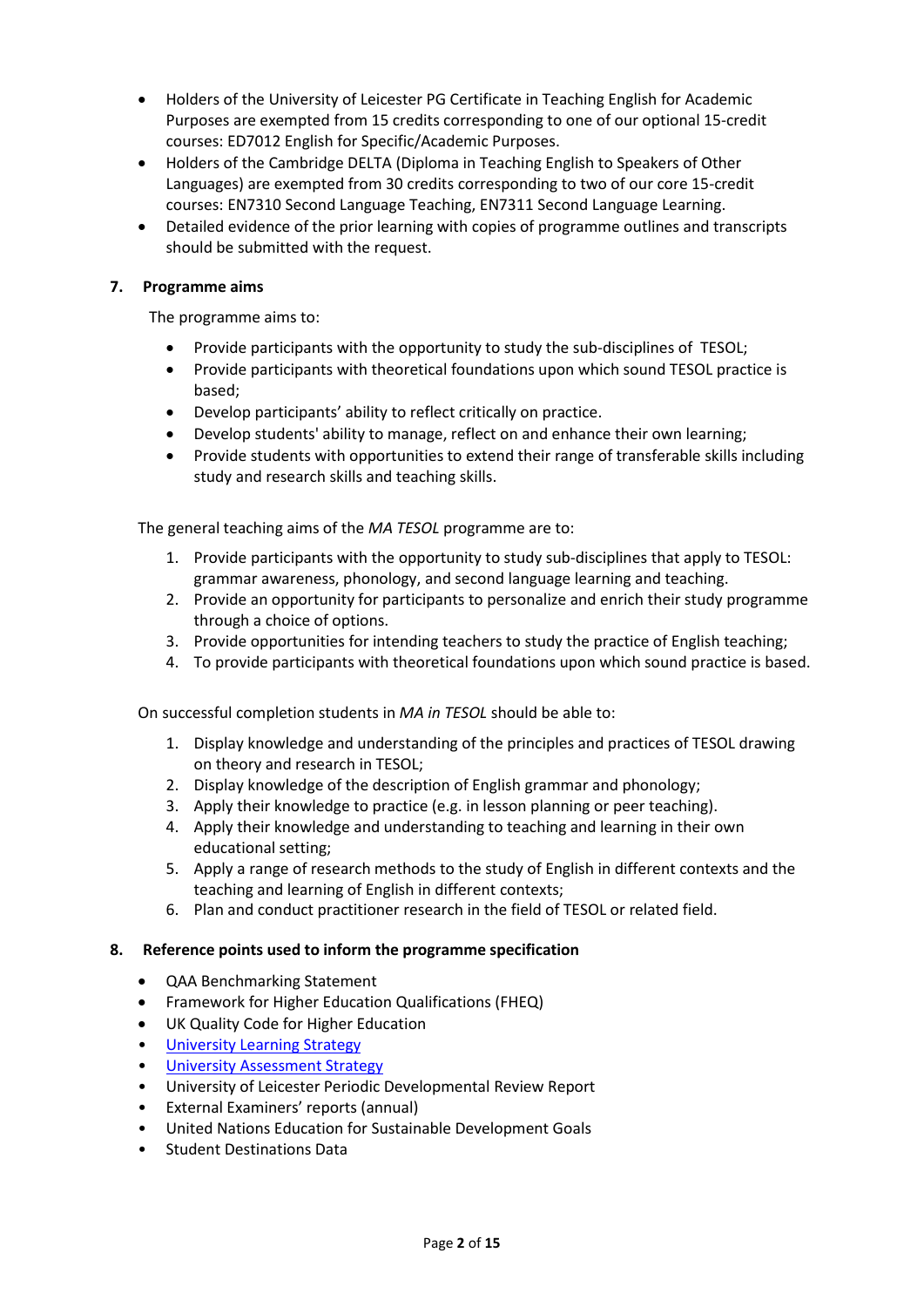### **9. Programme Outcomes**

Unless otherwise stated, programme outcomes apply to all awards specified in [1.](#page-0-0) Programme title(s).

# **Discipline specific knowledge and competencies**

i) Knowledge

| <b>Intended Learning</b><br><b>Outcomes</b>                                    | <b>Teaching and Learning Methods</b>                                                                                      | <b>How Demonstrated?</b>                          |
|--------------------------------------------------------------------------------|---------------------------------------------------------------------------------------------------------------------------|---------------------------------------------------|
| Ability to analyse and discuss                                                 | Lectures                                                                                                                  | Formative and summative                           |
| the principles and practices of                                                | <b>Seminars</b>                                                                                                           | assessment, including:                            |
| TESOL drawing, where<br>appropriate, on theory and                             | Tutorials                                                                                                                 | Formative assignment essay                        |
| research in Applied Linguistics                                                | Workshops                                                                                                                 | Graded assignments                                |
| covering disciplines that apply<br>to TESOL such as discourse,                 | Directed reading                                                                                                          |                                                   |
| grammar, phonetics and<br>phonology, Second Language<br>learning and teaching. | Professional Enquiry/Dissertation<br>supervision                                                                          | Professional Enquiry Portfolio or<br>Dissertation |
|                                                                                | Induction programme                                                                                                       |                                                   |
|                                                                                | Blackboard (VLE) support site                                                                                             |                                                   |
|                                                                                | Student discussion boards                                                                                                 |                                                   |
|                                                                                |                                                                                                                           |                                                   |
|                                                                                | Development of practical teaching<br>skills through learner diaries,<br>teaching observation and peer,<br>micro-teaching. |                                                   |
| Ability to critically reflect on                                               | Lectures                                                                                                                  | Formative and summative                           |
| their own and others' learning<br>and teaching.                                | Seminars                                                                                                                  | assessment, including:                            |
|                                                                                | <b>Tutorials</b>                                                                                                          | Formative assignment essay                        |
|                                                                                | Workshops                                                                                                                 | Graded assignments                                |
|                                                                                | Directed reading                                                                                                          |                                                   |
|                                                                                | Professional Enquiry/Dissertation<br>supervision                                                                          | Professional Enquiry Portfolio or<br>Dissertation |
|                                                                                | Induction programme                                                                                                       |                                                   |
|                                                                                | Blackboard (VLE) support site                                                                                             |                                                   |
|                                                                                | Student discussion boards                                                                                                 |                                                   |
|                                                                                | Development of practical teaching<br>skills through learner diaries,<br>teaching observation and peer,<br>micro-teaching. |                                                   |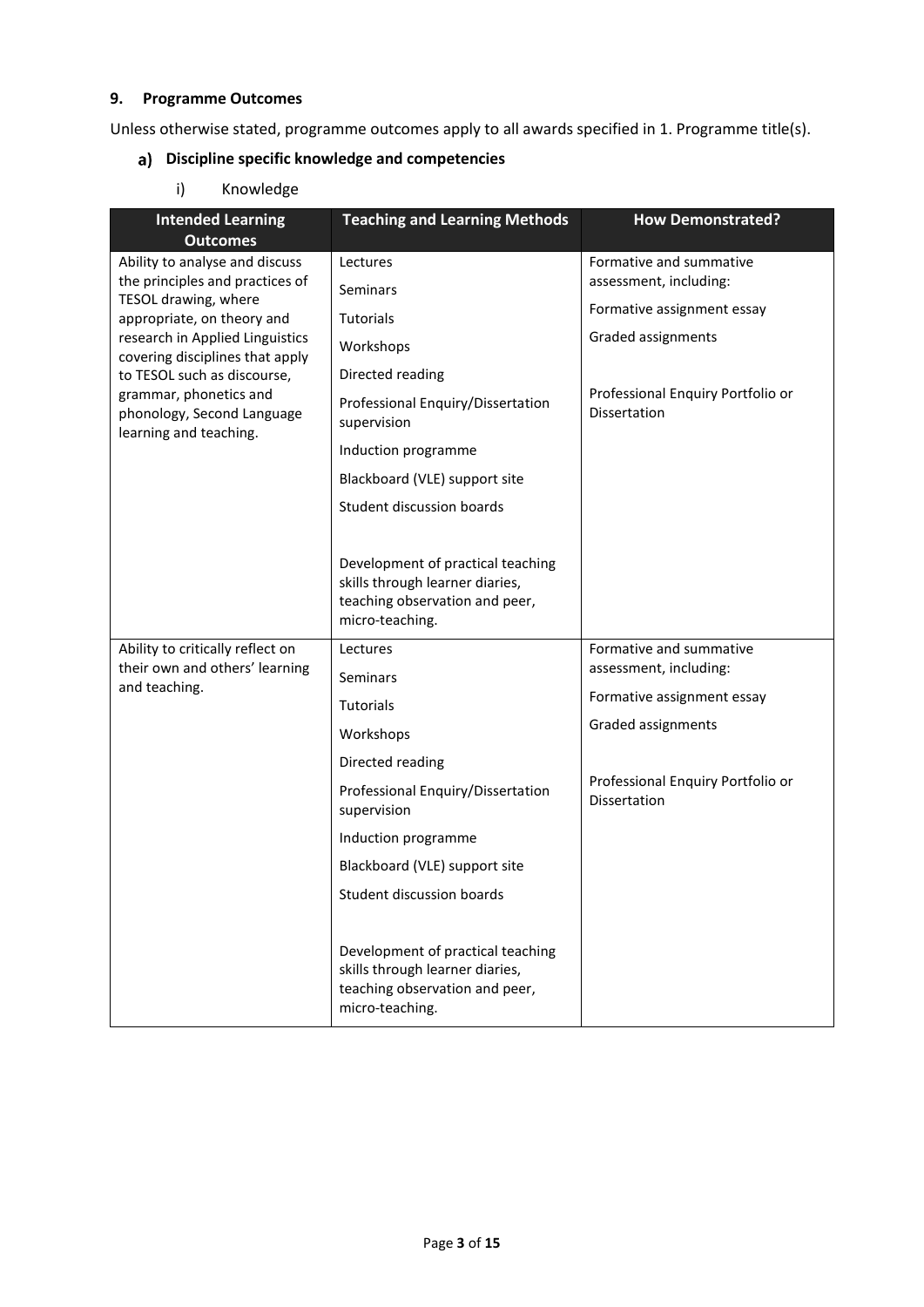ii) Concepts

| <b>Intended Learning</b><br><b>Outcomes</b>                                                    | <b>Teaching and Learning Methods</b>                                                                                                                                                                                             | <b>How Demonstrated?</b>                                                                                                                           |
|------------------------------------------------------------------------------------------------|----------------------------------------------------------------------------------------------------------------------------------------------------------------------------------------------------------------------------------|----------------------------------------------------------------------------------------------------------------------------------------------------|
| Ability to describe the formal<br>(i.e. syntactic and phonological)<br>features of English.    | Grammar and Phonology categories<br>and processes; related terminology<br>- through lectures, pre-session<br>tasks, and workshops.                                                                                               | Assessment on Grammar and<br>Phonology, including analysis of<br>spoken or written discourse.<br>Professional Enquiry (PE) or<br>Dissertation.     |
| Ability to analyse observed<br>learning and teaching.                                          | Pedagogical approaches and their<br>underpinning theories, and theories<br>of language acquisition - through<br>lectures, seminars, participant<br>observation (Languages @<br>Leicester), lesson observation, peer<br>teaching. | Literature based or small-scale<br>research projects on aspects of<br>Second Language Teaching and<br>Second Language Learning<br>PE/Dissertation. |
| Analyse and discuss theories of<br>second language teaching and<br>second language acquisition | Pedagogical approaches and their<br>underpinning theories, and theories<br>of language acquisition - through<br>lectures, seminars, participant<br>observation (Languages @<br>Leicester), lesson observation, peer<br>teaching. | Literature based or small-scale<br>research projects on aspects of<br>Second Language Teaching and<br>Second Language Learning<br>PE/Dissertation. |

# iii) Techniques

| <b>Intended Learning</b><br><b>Outcomes</b>                                                                                       | <b>Teaching and Learning Methods</b>                     | <b>How Demonstrated?</b>                                                               |
|-----------------------------------------------------------------------------------------------------------------------------------|----------------------------------------------------------|----------------------------------------------------------------------------------------|
| Development of the analytical<br>skills used by linguists to<br>describe language form and,<br>optionally, the ability to analyse | Use of phonemic and models of<br>grammatical analysis.   | Assessed analyses of samples of<br>spoken or written language. (Tests;<br>assignments) |
| the role and use of English in<br>context (social, political,<br>cultural, professional etc.).                                    | For example, thematic analysis or<br>Discourse Analysis. |                                                                                        |

# iv) Critical analysis

| <b>Intended Learning</b><br><b>Outcomes</b>                                                                                                                                                | <b>Teaching and Learning Methods</b>                                                                                                                                                                                                                                                                              | <b>How Demonstrated?</b>                                                   |
|--------------------------------------------------------------------------------------------------------------------------------------------------------------------------------------------|-------------------------------------------------------------------------------------------------------------------------------------------------------------------------------------------------------------------------------------------------------------------------------------------------------------------|----------------------------------------------------------------------------|
| Ability to analyse and critique<br>relevant arguments, debates<br>and points of view in areas of<br>Applied Linguistics and TESOL.<br><b>Explain and discuss</b><br>developments in TESOL. | Seminars involving critical debate<br>based on pre-class reading.<br>Group tutorials analysing aspects of<br>Applied Linguistics/TESOL.<br>Formative feedback on assignments.<br>Online discussion with personal<br>tutor regarding assignment outlines<br>and tasks. Participation in<br>Blackboard discussions. | Development of a critical argument<br>in essays and final PE/Dissertation. |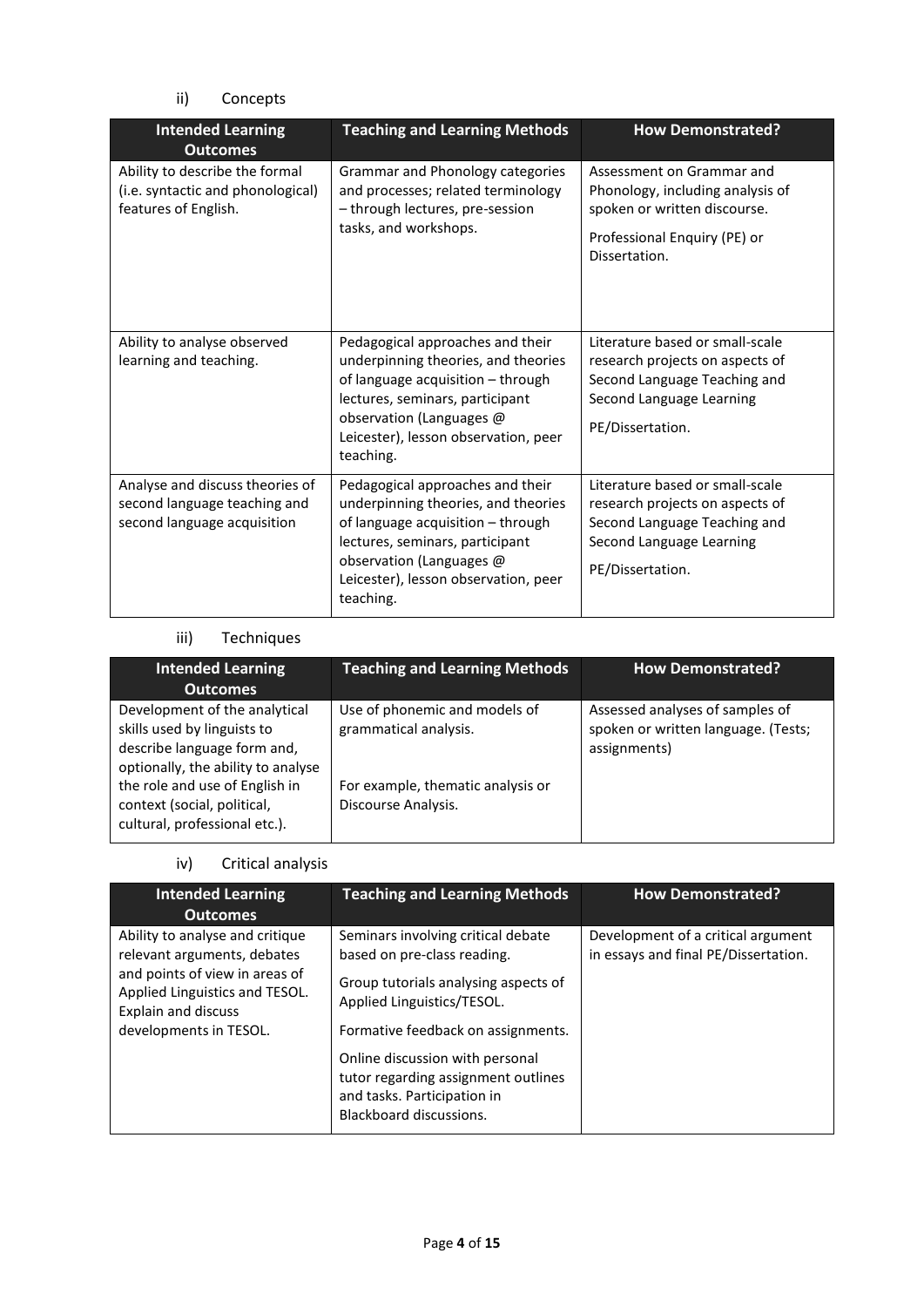| <b>Intended Learning</b><br><b>Outcomes</b>                                                         | <b>Teaching and Learning Methods</b>                                                                                                                                                                                                                                                                              | <b>How Demonstrated?</b>                                                   |
|-----------------------------------------------------------------------------------------------------|-------------------------------------------------------------------------------------------------------------------------------------------------------------------------------------------------------------------------------------------------------------------------------------------------------------------|----------------------------------------------------------------------------|
| Critically evaluate the<br>relationship between Applied<br>Linguistic theory and TESOL<br>practice. | Seminars involving critical debate<br>based on pre-class reading.<br>Group tutorials analysing aspects of<br>Applied Linguistics/TESOL.<br>Formative feedback on assignments.<br>Online discussion with personal<br>tutor regarding assignment outlines<br>and tasks. Participation in<br>Blackboard discussions. | Development of a critical argument<br>in essays and final PE/Dissertation. |

### v) Presentation

| <b>Intended Learning</b><br><b>Outcomes</b>                             | <b>Teaching and Learning Methods</b>                                          | <b>How Demonstrated?</b>                                                                                        |
|-------------------------------------------------------------------------|-------------------------------------------------------------------------------|-----------------------------------------------------------------------------------------------------------------|
| Produce articulate, fluent and<br>well-structured assignments.          | Study guides and induction to<br>support development of academic<br>literacy. | Good organisation and presentation,<br>including use of tables and graphs,<br>etc., are specific aspects of our |
|                                                                         | Formative feedback on a referencing<br>task in Semester 1.                    | formal marking criteria in all<br>assignments.                                                                  |
|                                                                         | Formative feedback on all<br>assignments.                                     |                                                                                                                 |
|                                                                         | Assignment seminar at the end of<br>each module.                              |                                                                                                                 |
|                                                                         | Tailored language support delivered<br>by ELTU.                               |                                                                                                                 |
| Show accurate and appropriate<br>handling of references and<br>sources. | Study guides and induction to<br>support development of academic<br>literacy. | Good organisation and presentation,<br>including use of tables and graphs,<br>etc., are specific aspects of our |
|                                                                         | Formative feedback on a referencing<br>task in Semester 1.                    | formal marking criteria in all<br>assignments.                                                                  |
|                                                                         | Formative feedback on all<br>assignments.                                     |                                                                                                                 |

# vi) Appraisal of evidence

| <b>Intended Learning</b><br><b>Outcomes</b>                                              | <b>Teaching and Learning Methods</b>                                                                                                                                                                                                                                                                    | <b>How Demonstrated?</b>                                                                                                |
|------------------------------------------------------------------------------------------|---------------------------------------------------------------------------------------------------------------------------------------------------------------------------------------------------------------------------------------------------------------------------------------------------------|-------------------------------------------------------------------------------------------------------------------------|
| Ability to formulate research<br>questions that are appropriate<br>and properly defined. | Research Methods training is<br>provided throughout the academic<br>year.<br>Some module assignments give<br>opportunities for small-scale data<br>collection and analysis of language<br>use e.g. through sociolinguistic<br>surveys or use of interviewing in<br>preparation for the PE/Dissertation. | Extended essays and PE/Dissertation,<br>at the proposal and outline stages as<br>well as in their final submitted form. |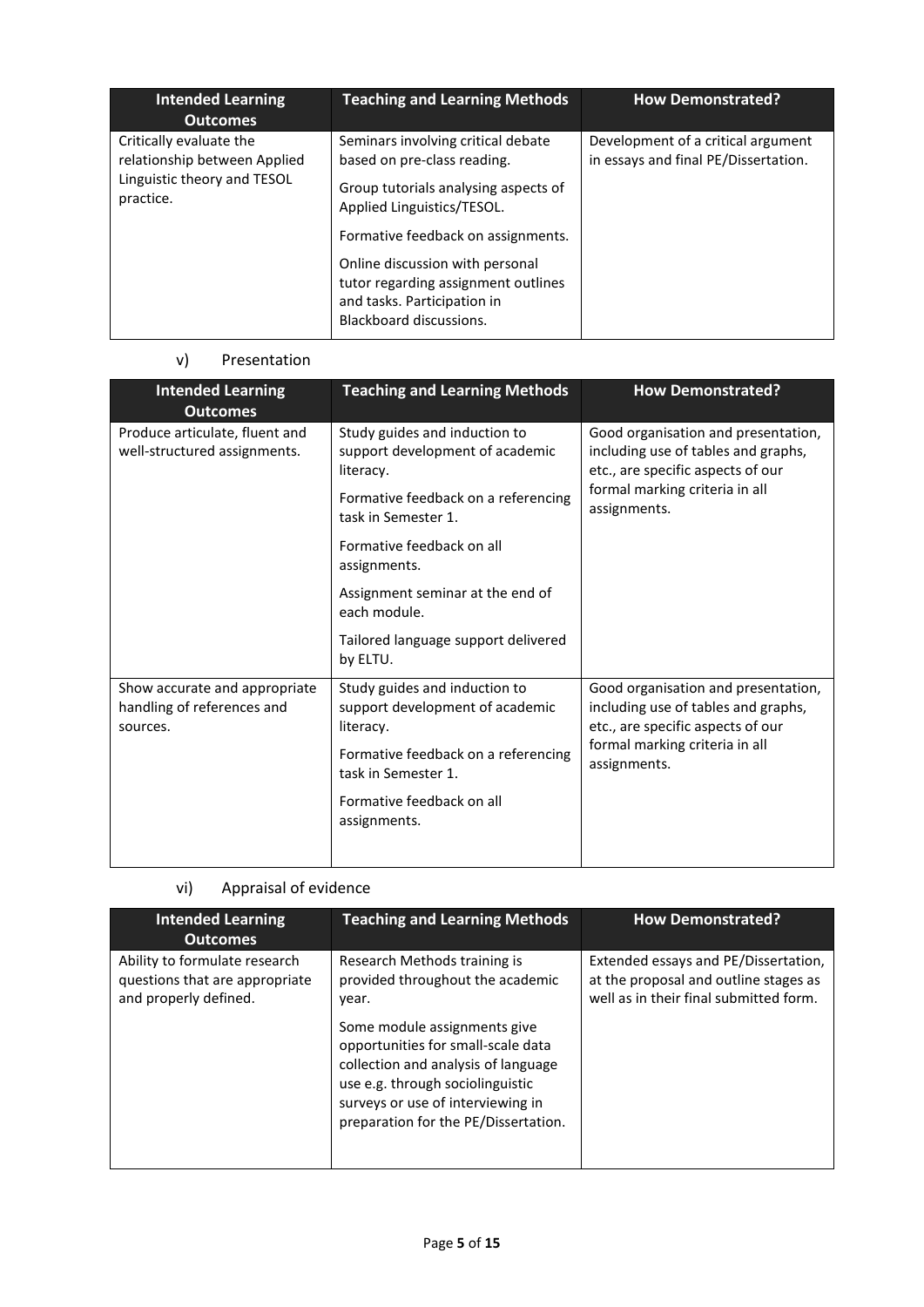| <b>Intended Learning</b><br><b>Outcomes</b> | <b>Teaching and Learning Methods</b>                                                                                                                                                                               | <b>How Demonstrated?</b>                                                                                             |
|---------------------------------------------|--------------------------------------------------------------------------------------------------------------------------------------------------------------------------------------------------------------------|----------------------------------------------------------------------------------------------------------------------|
| Provide evidence of systematic<br>enguiry.  | Research Methods training is<br>provided throughout the academic<br>year.                                                                                                                                          | Extended essays and Dissertation, at<br>the proposal and outline stages as<br>well as in their final submitted form. |
|                                             | Some module assignments give<br>opportunities for small-scale data<br>collection and analysis of language<br>use e.g. through sociolinguistic<br>surveys or use of corpora in<br>preparation for the Dissertation. |                                                                                                                      |

# **b)** Transferable skills

# i) Research skills

| <b>Intended Learning</b><br><b>Outcomes</b>                                                                                                                                                                                                                                                                                                                                                                                                       | <b>Teaching and Learning Methods</b>                                | <b>How Demonstrated?</b>                                                                                                                  |
|---------------------------------------------------------------------------------------------------------------------------------------------------------------------------------------------------------------------------------------------------------------------------------------------------------------------------------------------------------------------------------------------------------------------------------------------------|---------------------------------------------------------------------|-------------------------------------------------------------------------------------------------------------------------------------------|
| Students should have a clear idea<br>of the practicalities of carrying out<br>trustworthy research e.g.:<br>Developing researchable<br>questions<br>Constructing a realistic and<br>$\bullet$<br>robust research design<br>Planning a timetable for<br>$\bullet$<br>fieldwork and working out the<br>feasibility of an intended study<br>in particular contexts<br>Gaining access to participants<br>$\bullet$<br>Carrying out research ethically | Research Methods training.<br>Supervisor guidance for Dissertation. | Assignment essays which make use<br>of small-scale data collection.<br>PE proposal or Dissertation proposal<br>and final PE/Dissertation. |

### ii) Communication skills

| <b>Intended Learning</b><br><b>Outcomes</b>                                                                        | <b>Teaching and Learning Methods</b>                                                                                                                                                        | <b>How Demonstrated?</b>                                                |
|--------------------------------------------------------------------------------------------------------------------|---------------------------------------------------------------------------------------------------------------------------------------------------------------------------------------------|-------------------------------------------------------------------------|
| Communicative and<br>intercultural competence.                                                                     | Opportunities to develop critical<br>analytical skills in discussion with<br>peers from a range of backgrounds,<br>from different parts of the world<br>and with different first languages. | Participation in Reading Groups.<br>Seminar and workshop participation. |
| Constructing and managing a<br>spoken argument, as well as<br>communicating effectively and<br>fluently in speech. | Seminar debates and student<br>presentations, e.g. Reading Group<br>seminars.<br>Analysis of classroom discourse.                                                                           | Participation in Reading Groups.<br>Seminar and workshop participation. |
| Analyse and discuss the<br>dynamics of oral<br>communication.                                                      | Seminar debates and student<br>presentations, e.g., Reading Group<br>seminars.<br>Analysis of classroom discourse.                                                                          | Participation in Reading Groups.<br>Seminar and workshop participation. |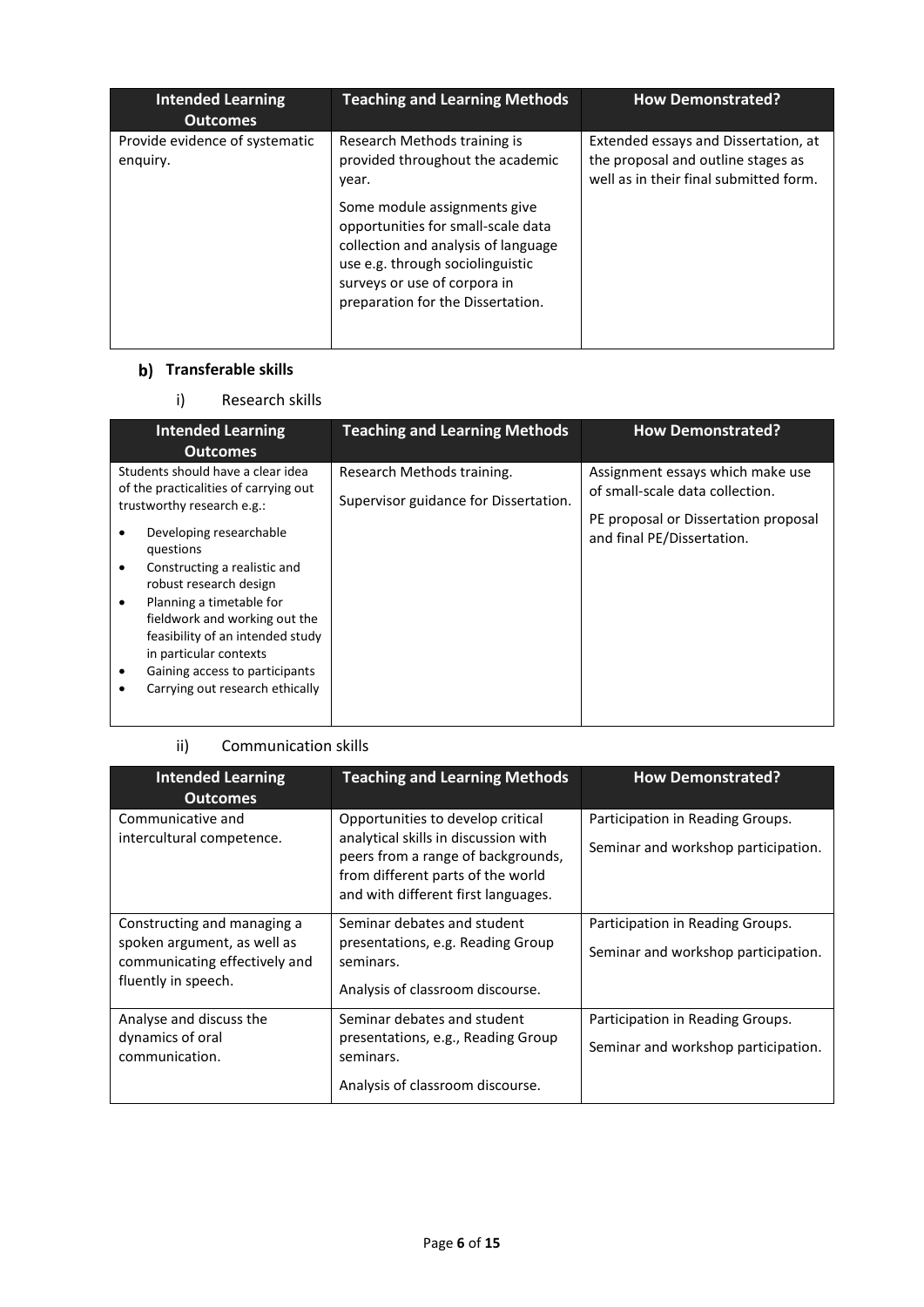| <b>Intended Learning</b><br><b>Outcomes</b>                                                                                                                                                      | <b>Teaching and Learning Methods</b>                                                                                                                                                                        | <b>How Demonstrated?</b>                                                                                                                                        |
|--------------------------------------------------------------------------------------------------------------------------------------------------------------------------------------------------|-------------------------------------------------------------------------------------------------------------------------------------------------------------------------------------------------------------|-----------------------------------------------------------------------------------------------------------------------------------------------------------------|
| Communicating effectively and<br>fluently in writing, including use<br>of the appropriate register and<br>style and proper referencing<br>when writing essays,<br>assignments and dissertations. | Introduction to IT tools (e.g.,<br>Refworks) for referencing.<br>Academic writing training provided<br>by ELTU and available to<br>international students.<br>Student learning centre advice<br>publicised. | Formative assignment focuses on<br>writing skills.<br>Tutorial advice offered on outlines of<br>assignments.<br>Written assignments required in<br>each module. |

# iii) Data presentation

| <b>Intended Learning</b><br><b>Outcomes</b>                                                                                                                          | <b>Teaching and Learning Methods</b>                                                                                                                     | <b>How Demonstrated?</b>                                                                                                                                                                             |
|----------------------------------------------------------------------------------------------------------------------------------------------------------------------|----------------------------------------------------------------------------------------------------------------------------------------------------------|------------------------------------------------------------------------------------------------------------------------------------------------------------------------------------------------------|
| Demonstrate a command of<br>quantitative and qualitative<br>research methods and their<br>uses in areas such as language<br>testing and Second Language<br>Learning. | Research Methods sessions,<br>including sessions on quantitative<br>and qualitative data analysis.<br>Additional resources via Blackboard<br>(VLE) site. | In PE/Dissertation, as well as in any<br>empirical research for assignments,<br>students may analyse quantitative<br>data through SPSS or Excel or use<br>qualitative techniques for spoken<br>data. |

# iv) Information technology

| <b>Intended Learning</b><br><b>Outcomes</b>                                                                                                | <b>Teaching and Learning Methods</b>                                                                                                                                                            | <b>How Demonstrated?</b>                                                                                                     |
|--------------------------------------------------------------------------------------------------------------------------------------------|-------------------------------------------------------------------------------------------------------------------------------------------------------------------------------------------------|------------------------------------------------------------------------------------------------------------------------------|
| Ability to use linguistics-related<br>software (eg British National<br>Corpus, Wordsmith Tools,<br>Oxford Text Archive).                   | Their use is demonstrated and<br>practised in e.g. modules covering<br>Phonology & Pronunciation and<br>Corpus Linguistics.<br>Research Methods training in basic<br>use of linguistic corpora. | Students may submit assignments<br>drawing on electronic tools and<br>corpora, as appropriate, in a range of<br>assignments. |
| Ability to use effectively<br>bibliographic and other tools for<br>identifying relevant research<br>literature and associated<br>resources | Induction - Education Library Staff<br>Introduction to IT tools (e.g.<br>Refworks, Turnitin) for referencing<br>and plagiarism detection.                                                       | Various assessment modes where<br>relevant which make use of literature<br>search.                                           |

# v) Problem solving

| <b>Intended Learning</b><br><b>Outcomes</b>                                            | <b>Teaching and Learning Methods</b>                                                                                                                                                                                                                                                                                                                                                                                                  | <b>How Demonstrated?</b>                                                                                                                                                                                                                                                                                          |
|----------------------------------------------------------------------------------------|---------------------------------------------------------------------------------------------------------------------------------------------------------------------------------------------------------------------------------------------------------------------------------------------------------------------------------------------------------------------------------------------------------------------------------------|-------------------------------------------------------------------------------------------------------------------------------------------------------------------------------------------------------------------------------------------------------------------------------------------------------------------|
| Ability to identify and reflect on<br>common learning and teaching<br>problems in ELT. | Second Language Teaching and<br>Second Language Learning address<br>key issues and problems in ELT, and<br>related theories and research.<br>Seminar and assignment tasks give<br>students opportunity to relate these<br>to specific contexts and situations.<br>Students reflect on their own and<br>others' learning and teaching<br>through participation/diaries<br>(Languages @ Leicester) and<br>teaching observation reports. | Assignments on relevant courses are<br>expected to reflect on and critically<br>discuss problems and issues in ELT<br>and relate them to theory. Most<br>assignments finish with an<br>'implications' section related to a<br>specific context/group of learners.<br>This also applies to the<br>PE/Dissertation. |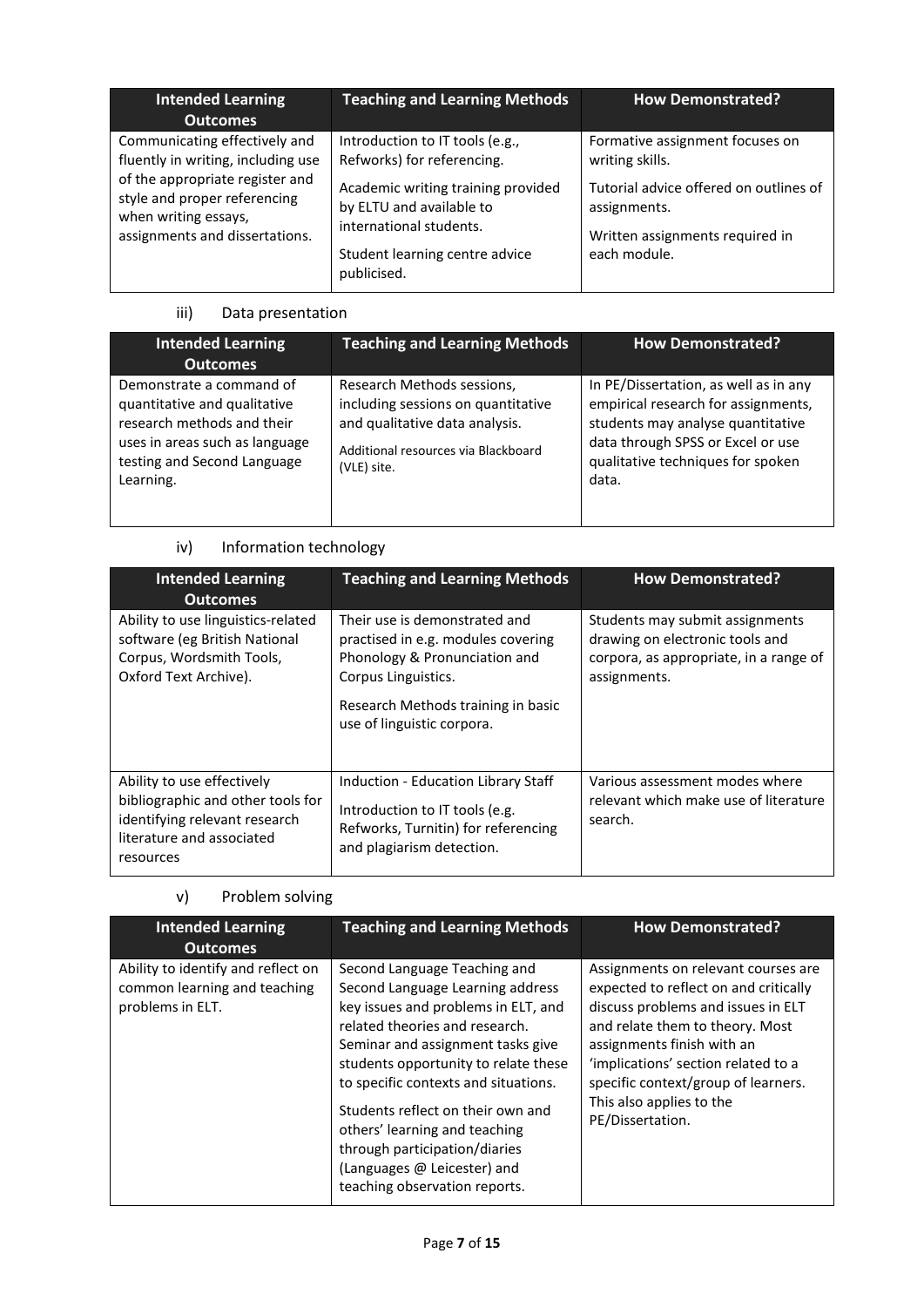| <b>Intended Learning</b><br><b>Outcomes</b>                                          | <b>Teaching and Learning Methods</b>                                                                                                                                                                                                                           | <b>How Demonstrated?</b>                                                                                                                                                                                                                                                                                          |
|--------------------------------------------------------------------------------------|----------------------------------------------------------------------------------------------------------------------------------------------------------------------------------------------------------------------------------------------------------------|-------------------------------------------------------------------------------------------------------------------------------------------------------------------------------------------------------------------------------------------------------------------------------------------------------------------|
| Ability to identify and analyse<br>limitations in existing theories<br>and research. | Second Language Teaching and<br>Second Language Learning address<br>key issues and problems in ELT, and<br>related theories and research.<br>Seminar and assignment tasks give<br>students opportunity to relate these<br>to specific contexts and situations. | Assignments on relevant courses are<br>expected to reflect on and critically<br>discuss problems and issues in ELT<br>and relate them to theory. Most<br>assignments finish with an<br>'implications' section related to a<br>specific context/group of learners.<br>This also applies to the<br>PE/Dissertation. |

# vi) Working relationships

| <b>Intended Learning</b><br><b>Outcomes</b>                     | <b>Teaching and Learning Methods</b>                    | <b>How Demonstrated?</b>                                                                                               |  |
|-----------------------------------------------------------------|---------------------------------------------------------|------------------------------------------------------------------------------------------------------------------------|--|
| Ability to communicate and<br>work effectively in small groups. | Group work in workshops/seminars<br>and Reading Groups. | Informal assessment of students'<br>effectiveness in group activities.                                                 |  |
|                                                                 | Course specific Discussion Forum in<br>Blackboard (CB). | Dissertations frequently involve<br>surveying, interviewing and/or<br>observing experienced teaching<br>professionals. |  |
| Show willingness to learn from<br>other ELT professionals.      | Group work in workshops/seminars<br>and Reading Groups. | Informal assessment of students'<br>effectiveness in group activities.                                                 |  |
|                                                                 | Course specific Discussion Forum in<br>Blackboard (CB). | Dissertations frequently involve<br>surveying, interviewing and/or<br>observing experienced teaching<br>professionals. |  |

# vii) Managing learning

| <b>Intended Learning</b><br><b>Outcomes</b>                                                                                           | <b>Teaching and Learning Methods</b>                                                                                                                                             | <b>How Demonstrated?</b>                                                                                                                                                         |
|---------------------------------------------------------------------------------------------------------------------------------------|----------------------------------------------------------------------------------------------------------------------------------------------------------------------------------|----------------------------------------------------------------------------------------------------------------------------------------------------------------------------------|
| Show ability to work<br>independently and self-<br>critically, demonstrating<br>initiative, self-organization and<br>time-management. | Tutorial support in time<br>management and planning of<br>assignments.<br>Induction session on the use of the<br>library and electronic resources.                               | Tutor reports on student progress.<br>Course evaluation forms and<br>staff/student committee meetings<br>enable monitoring how students see<br>their own success in these areas. |
|                                                                                                                                       | Blackboard support on the<br>university's website.<br>Support on handling information<br>(e.g. how to access online journals)<br>through induction and study skills<br>sessions. | Organisation and presentation of<br>information is assessed in all written<br>assignments.                                                                                       |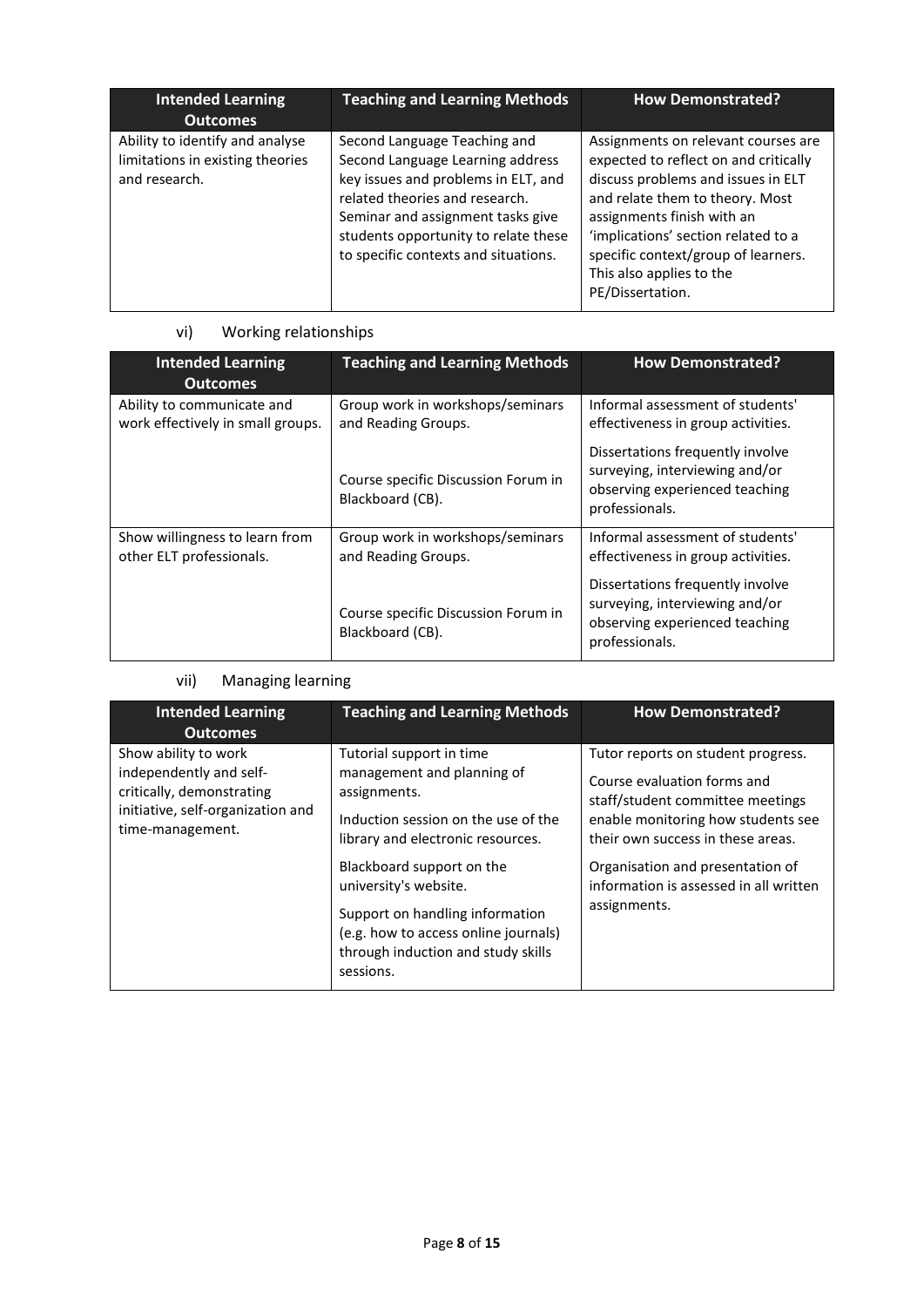| <b>Intended Learning</b><br><b>Outcomes</b>                                                                                                                                  | <b>Teaching and Learning Methods</b>                                                                                                                                                                                                                                                                                                   | <b>How Demonstrated?</b>                                                                                                                                                                                                                                                       |
|------------------------------------------------------------------------------------------------------------------------------------------------------------------------------|----------------------------------------------------------------------------------------------------------------------------------------------------------------------------------------------------------------------------------------------------------------------------------------------------------------------------------------|--------------------------------------------------------------------------------------------------------------------------------------------------------------------------------------------------------------------------------------------------------------------------------|
| Ability to acquire complex<br>linguistic information of diverse<br>kinds, from a variety of sources<br>(libraries, WWW, CD-ROMs,<br>corpora, discussions with peers<br>etc). | Tutorial support in time<br>management and planning of<br>assignments.<br>Induction session on the use of the<br>library and electronic resources.<br>Blackboard support on the<br>university's website.<br>Support on handling information<br>(e.g. how to access online journals)<br>through induction and study skills<br>sessions. | Tutor reports on student progress.<br>Course evaluation forms and<br>staff/student committee meetings<br>enable monitoring how students see<br>their own success in these areas.<br>Organisation and presentation of<br>information is assessed in all written<br>assignments. |

viii) Career management

| <b>Intended Learning</b><br><b>Outcomes</b>                                                                      | <b>Teaching and Learning Methods</b>                                                                                                                                                                                                  | <b>How Demonstrated?</b>                                                                                                                                                                                      |
|------------------------------------------------------------------------------------------------------------------|---------------------------------------------------------------------------------------------------------------------------------------------------------------------------------------------------------------------------------------|---------------------------------------------------------------------------------------------------------------------------------------------------------------------------------------------------------------|
| Develop an awareness of<br>teacher identities, changes in<br>career path, and reflective<br>practitioner skills. | Students have the opportunity to<br>choose two optional courses (30<br>credits) in accordance with their<br>own goals and aspirations.<br>Through the module Continuing<br>Professional Development for<br>English Language Teachers. | Written assignment for CPD for<br>English language Teachers (EN7305).<br>The Professional Enquiry report and<br>commentary offers a focus on the<br>writer's own professional<br>development needs and plans. |

### **10. Special features**

The MA TESOL programme is designed around six core modules delivered in semesters 1 and 2 that equip students with substantial knowledge and skills in key areas of TESOL theory and practice. Prior to the first written assessment, students complete a formative writing task. This allows for the practice of academic writing skills and opportunities to gain valuable feedback from a personal tutor. The programme also allows students to specialise through the selection of two optional modules and a dissertation or professional enquiry on a topic area of choice. This level of choice means that students have opportunities to progress through the programme in a manner that reflects their own priorities and developing interests. Prior to work on the dissertation or professional enquiry in Semester 2, a series of research methods seminars are organised which aim to develop core research knowledge and skills. For those students who select the professional enquiry route, a mini-conference event is organised in Semester 2. This allows students to gain valuable formative feedback on their research plans.

- The MA TESOL is campus-based. Occasionally it may draw on parallel courses on the distance learning degree.
- The MA combines a theoretical grounding in TESOL with a focus on pedagogical application to English Language Teaching, rather than concentrating solely on one or the other.
- Communicative Language Teaching in Action (EN7308) and Reflections on Language Teaching & Learning (EN7309) enable intending entrants to the English language teaching profession to study at Masters level more theoretical modules while developing practical observation and teaching skills and demonstrating the ability to reflect on and evaluate teaching and learning events.
- The wide range of available option modules enables students to specialise in a chosen area.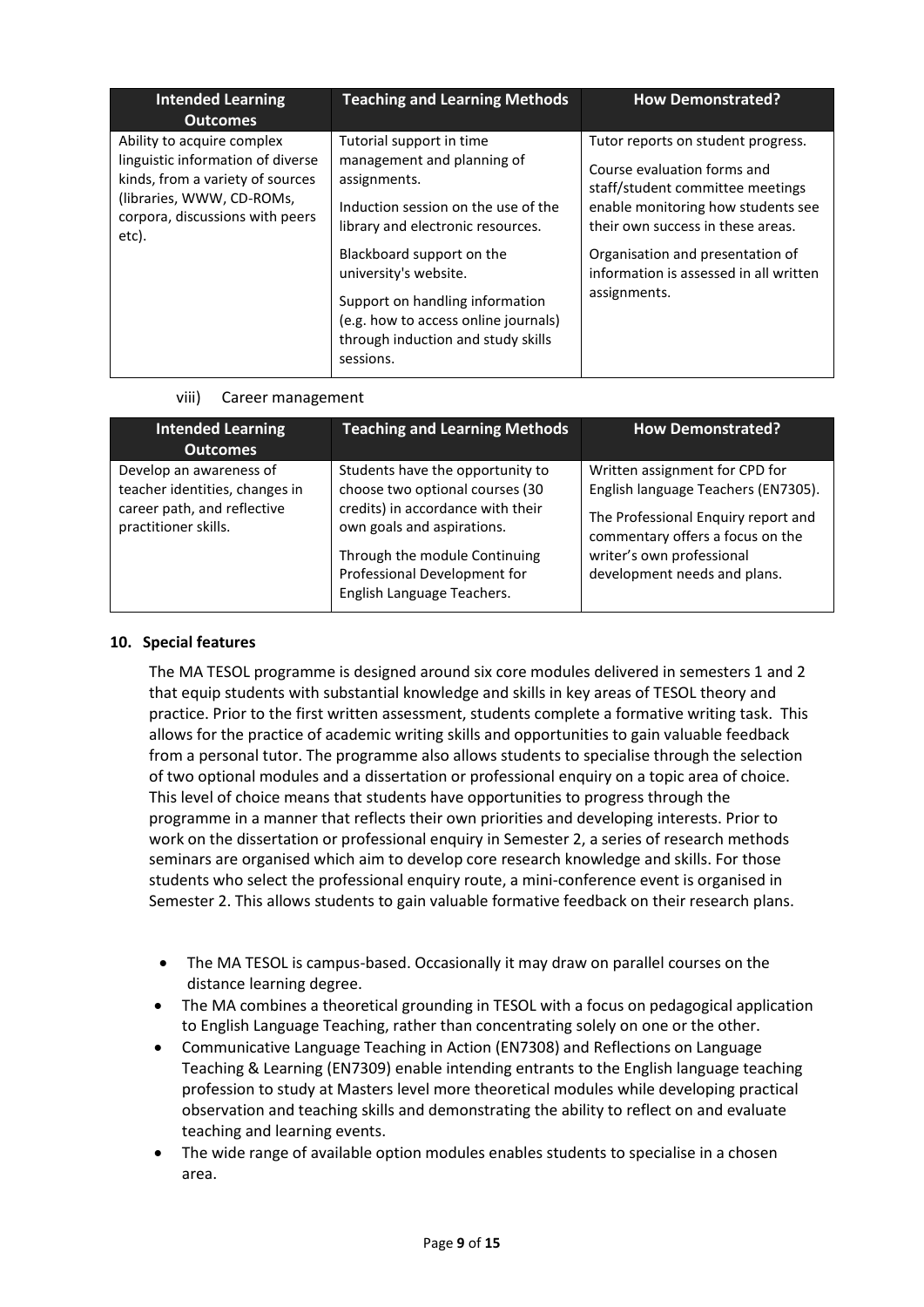- MA TESOL students can choose to submit a *Dissertation* or a *Professional Enquiry Dissertation Project.*
- A student who takes Language Testing and Assessment 1 and 2, and also does their dissertation or professional enquiry on a language testing related topic may be awarded an MA in TESOL with Language Testing.

### **11. Indicators of programme quality**

The external examiner for the campus version of the current MATESOL programme has expressed their satisfaction and complimented the team on a number of points, including the quality of written feedback on students' assignments, the fact that students with potentially very different entry points can all learn from the programmes, and the handling of the challenge of the growing numbers of overseas students.

### **12. Criteria for award and classification**

This programme follows the standard scheme of taught postgraduate award and classification set out i[n Senate Regulations](http://www.le.ac.uk/senate-regulations) – see the version of *Senate Regulation 6 governing taught postgraduate programmes of study* relevant to year of entry.

### **13. Progression points**

As defined i[n Senate Regulations](http://www.le.ac.uk/senate-regulation6) - refer to the version of *Senate Regulation 6 governing taught postgraduate programmes of study* relevant to year of entry.

In cases where a student has failed to meet a requirement to progress he or she will be required to withdraw from the course and a recommendation will be made to the Board of Examiners for an intermediate/exit award where appropriate.

#### **14. Rules relating to re-sits or re-submissions**

As defined i[n Senate Regulations](http://www.le.ac.uk/senate-regulation6) - refer to the version of *Senate Regulation 6 governing taught postgraduate programmes of study* relevant to year of entry.

Students can only resubmit in 60 credits of the course. All resubmissions in the taught modules must be completed before progression to the Professional Enquiry/ Dissertation.

#### **15. External Examiners reports**

The details of the External Examiner(s) for this programme and the most recent External Examiners' reports for this programme can be found at [exampapers@Leicester](https://exampapers.le.ac.uk/) [log-in required]

#### **16. Additional features** (e.g. timetable for admissions)

There is only one entry point, at the beginning of the academic year.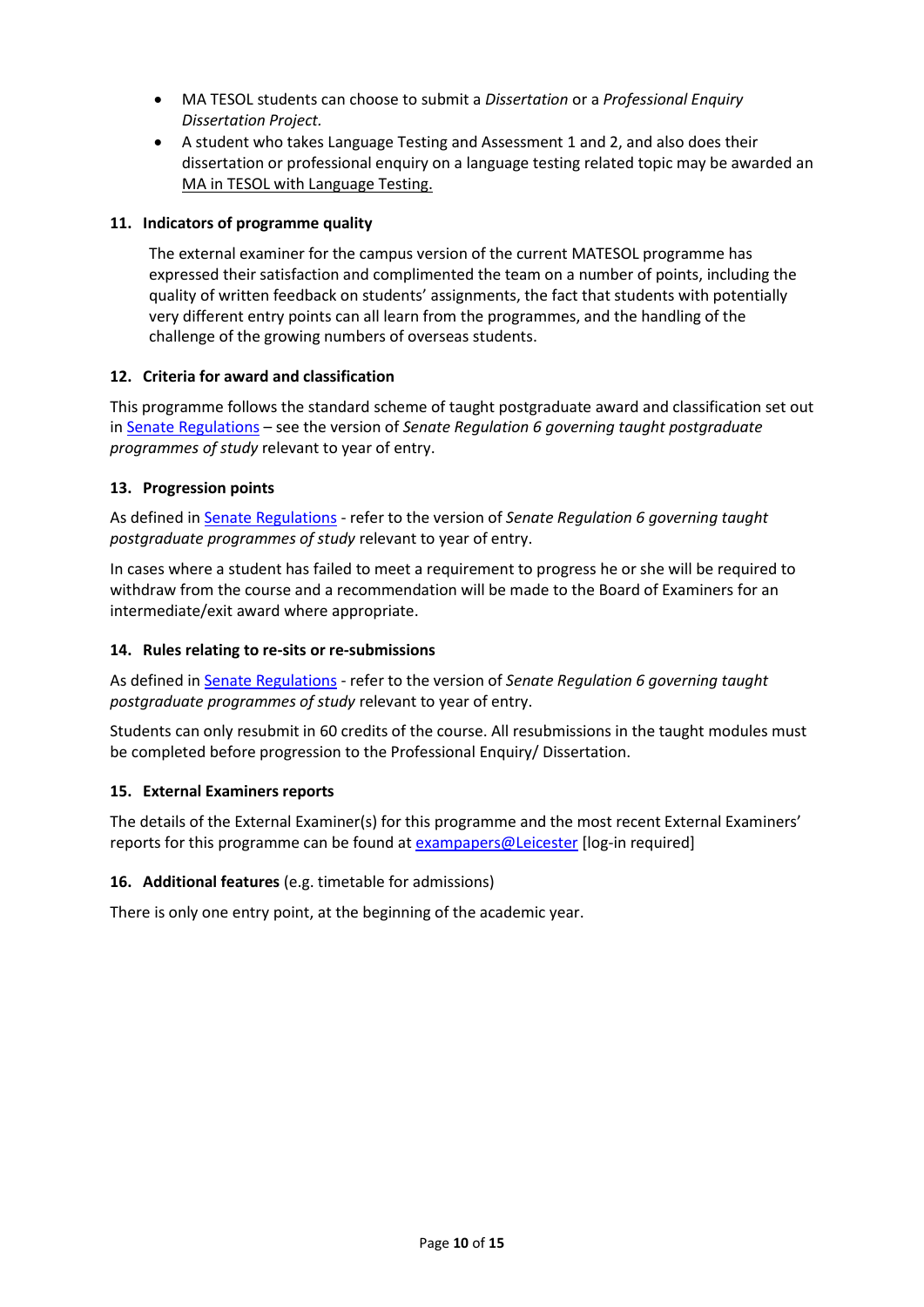

# **Programme Specification (Postgraduate) FOR ENTRY YEAR:** Choose an item.

**Date created:** Click or tap here to enter text. **Last amended:** Click or tap to enter a date. **Version no.** Choose an item.

## **Appendix 1: Programme structure (programme regulations)**

The University regularly reviews its programmes and modules to ensure that they reflect the current status of the discipline and offer the best learning experience to students. On occasion, it may be necessary to alter particular aspects of a course or module.

#### **MA TESOL (Campus Based)**

## Credit breakdown

| <b>Status</b>        | <b>Year long</b>   | Semester 1         | Semester 2         | Other delivery<br>period                     |
|----------------------|--------------------|--------------------|--------------------|----------------------------------------------|
| Core taught          | Choose an<br>item. | 45 credits         | 45 credits         | Choose an<br>item.                           |
| Optional             | Choose an<br>item. | 15 credits         | 15 credits         | Choose an<br>item.                           |
| Dissertation/project | 60 credits         | Choose an<br>item. | Choose an<br>item. | Choose an<br>item.<br>$100$ cradits in tatal |

180 credits in total

# **Level 7/Year 1 2021/22**

Core modules

| <b>Delivery period</b> | Code   | Title                                    | <b>Credits</b> |
|------------------------|--------|------------------------------------------|----------------|
| Semester 1             | EN7312 | Grammar Awareness                        | 15 credits     |
| Semester 2             | EN7313 | <sup>1</sup> Phonology and Pronunciation | 15 credits     |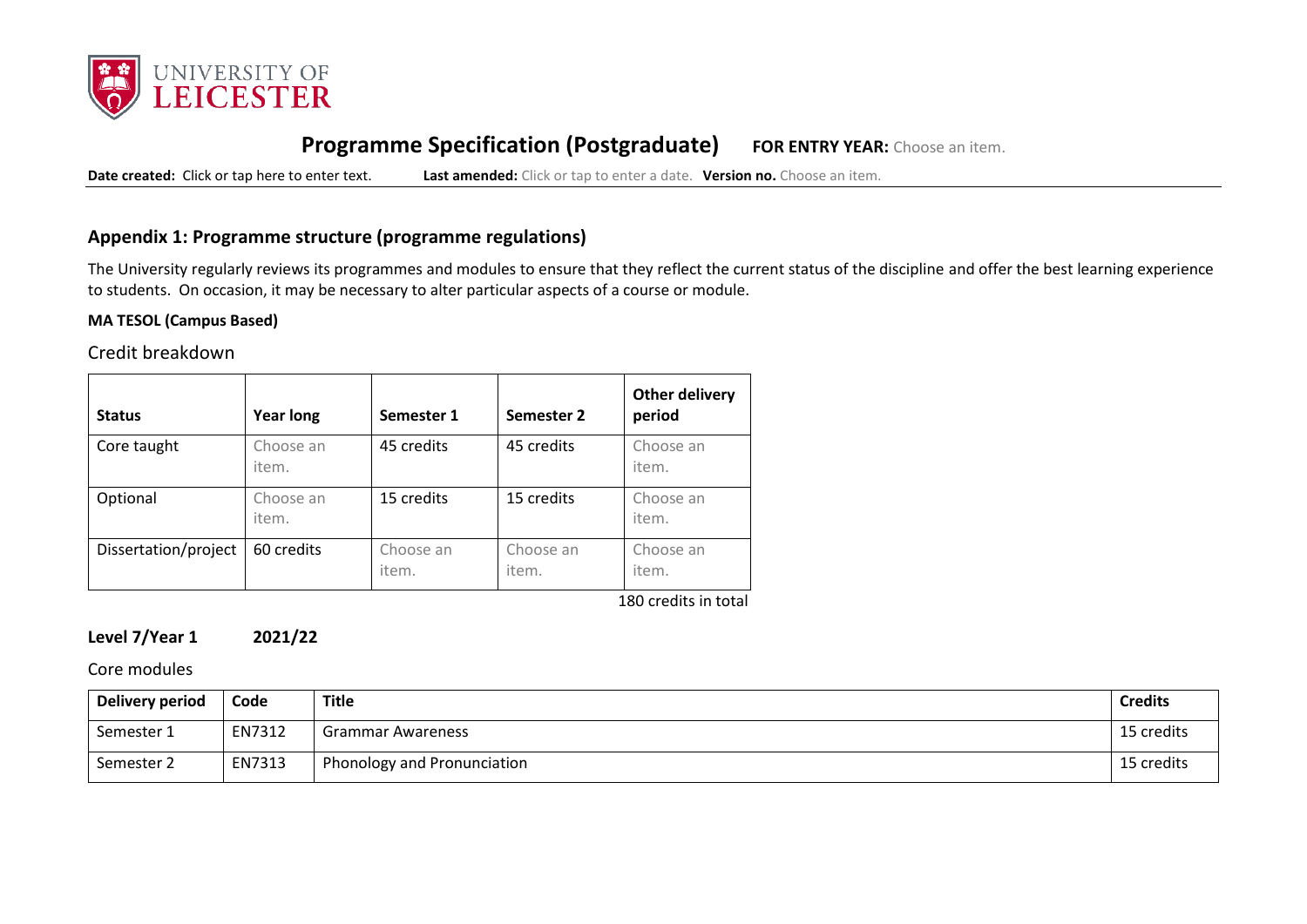| <b>Delivery period</b> | Code   | <b>Title</b>                                  | <b>Credits</b> |
|------------------------|--------|-----------------------------------------------|----------------|
| Semester 1             | EN7310 | Second Language Teaching                      | 15 credits     |
| Semester 2             | EN7311 | Second Language Learning                      | 15 credits     |
| Semester 1             | EN7308 | Communicative Language Teaching in Action     | 15 credits     |
| Semester 2             | EN7309 | Reflections on Language Learning and Teaching | 15 credits     |
| Term 3                 | EN7300 | Dissertation                                  | 60 credits     |
|                        |        | or                                            |                |
|                        | EN7307 | <b>Professional Enquiry Dissertation</b>      |                |

### **Notes**

Either EN7300 Dissertation or EN7307 Professional Enquiry Dissertation compulsory only for the degree of MA.

# Option modules

| <b>Delivery period</b> | Code   | <b>Title</b>                                                      | <b>Credits</b> |
|------------------------|--------|-------------------------------------------------------------------|----------------|
| Semester 1             | EN7316 | Psychological Issues in Language Learning                         | 15 credits     |
| Semester 2             | EN7306 | Corpus Linguistics and Language Learning/Teaching                 | 15 credits     |
| Semester 1             | EN7301 | Language Testing and Assessment I                                 | 15 credits     |
| Semester 2             | EN7008 | Language Testing and Assessment II                                | 15 credits     |
| Semester 2             | EN7315 | <b>Discourse Analysis</b>                                         | 15 credits     |
| Semester 2             | EN7002 | <b>Materials Design and Development</b>                           | 15 credits     |
| Semester 1             | EN7314 | Language in Society                                               | 15 credits     |
| Semester 1             | EN7303 | <b>Technology Enhanced Language Learning</b>                      | 15 credits     |
| Semester 2             | EN7308 | Continuing Professional Development for English Language Teachers | 15 credits     |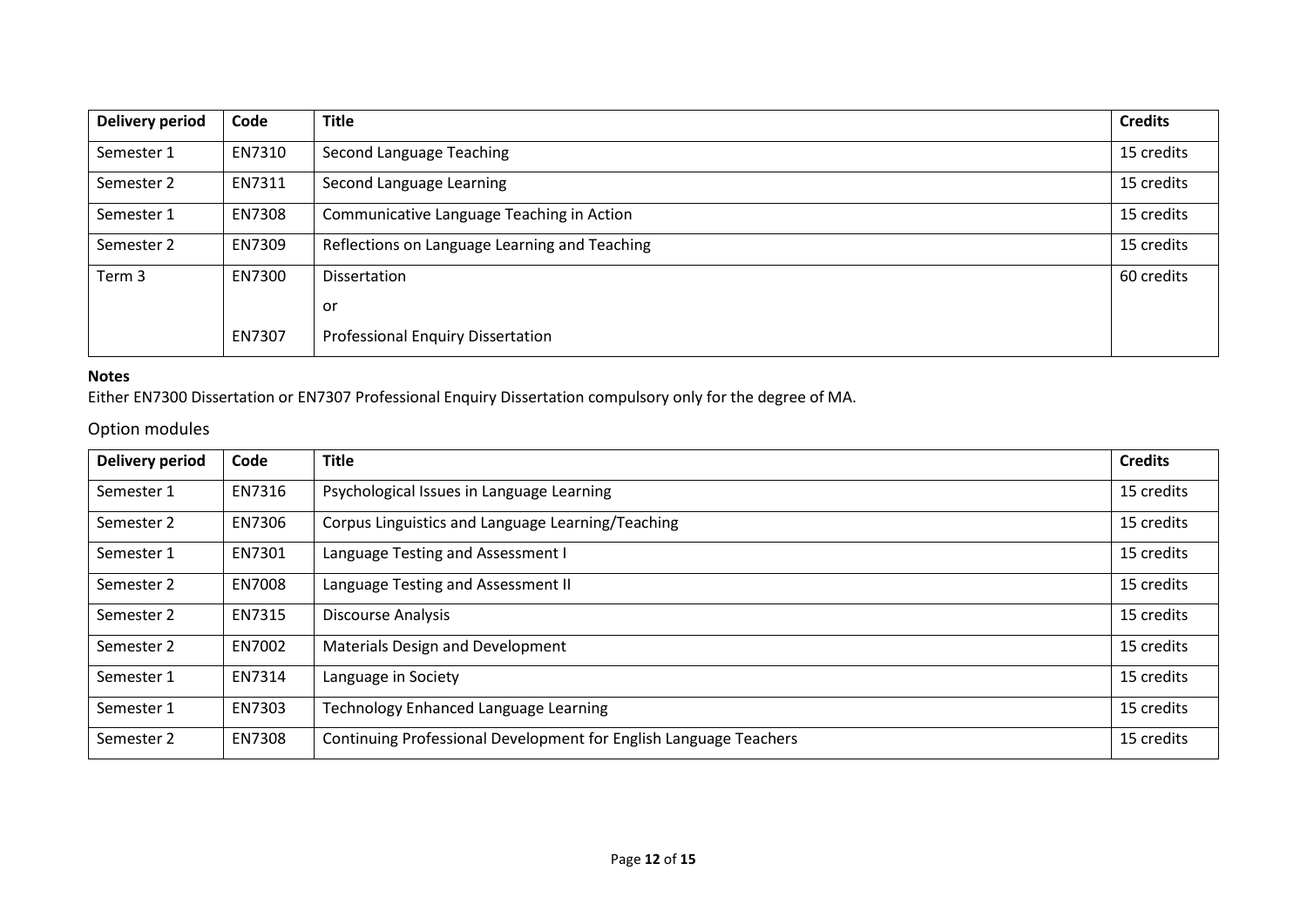#### **Notes**

- This is an indicative list of option modules and not definitive of what will be available. Option module choice is also subject to availability, timetabling, *student number restrictions and, where appropriate, students having taken appropriate pre-requisite modules.*
- *Individual option modules may run in an alternative semester to the one listed above, depending on staff availability.*
- *Students who choose to follow the language testing specialism must take two option modules in Language Testing and Assessment (EN7301 and ED7008) as well as completing a Dissertation in language testing. If successful, they will be awarded an 'MA in TESOL with Language Testing'.*

### *Entry Requirements:*

- A relevant 1<sup>st</sup> degree at a good class 2.2. (UK equivalent) or above
- GPA 3 (US equivalent) or above
- Students whose first language is not English or who have not lived in a country where it is the first language for at least three years prior to starting the programme must possess an appropriate English Language qualification

Acceptable evidence includes: GCSE/O-Level English at grade C or above; an overall score of 6.5 in the IELTS test (with a minimum score of 6.0 obtained in each component); a TOEFL 600 (paper) or 90 (IBT)

Applicants should have demonstrable evidence of engagement with language teaching, e.g., through employment, internship or volunteer teaching.

|            | <b>Module Code</b> | <b>Module Title</b>                                         | <b>Credits</b> |
|------------|--------------------|-------------------------------------------------------------|----------------|
| Compulsory | EN7310             | Second Language Teaching (Semester One)                     | 15             |
|            | EN7311             | Second Language Learning (Semester Two)                     | 15             |
|            | EN7312             | <b>Grammar Awareness (Semester One)</b>                     | 15             |
|            | EN7313             | Phonology and Pronunciation (Semester Two)                  | 15             |
|            | <b>EN7308</b>      | Communicative Language Teaching in Action<br>(Semester One) | 15             |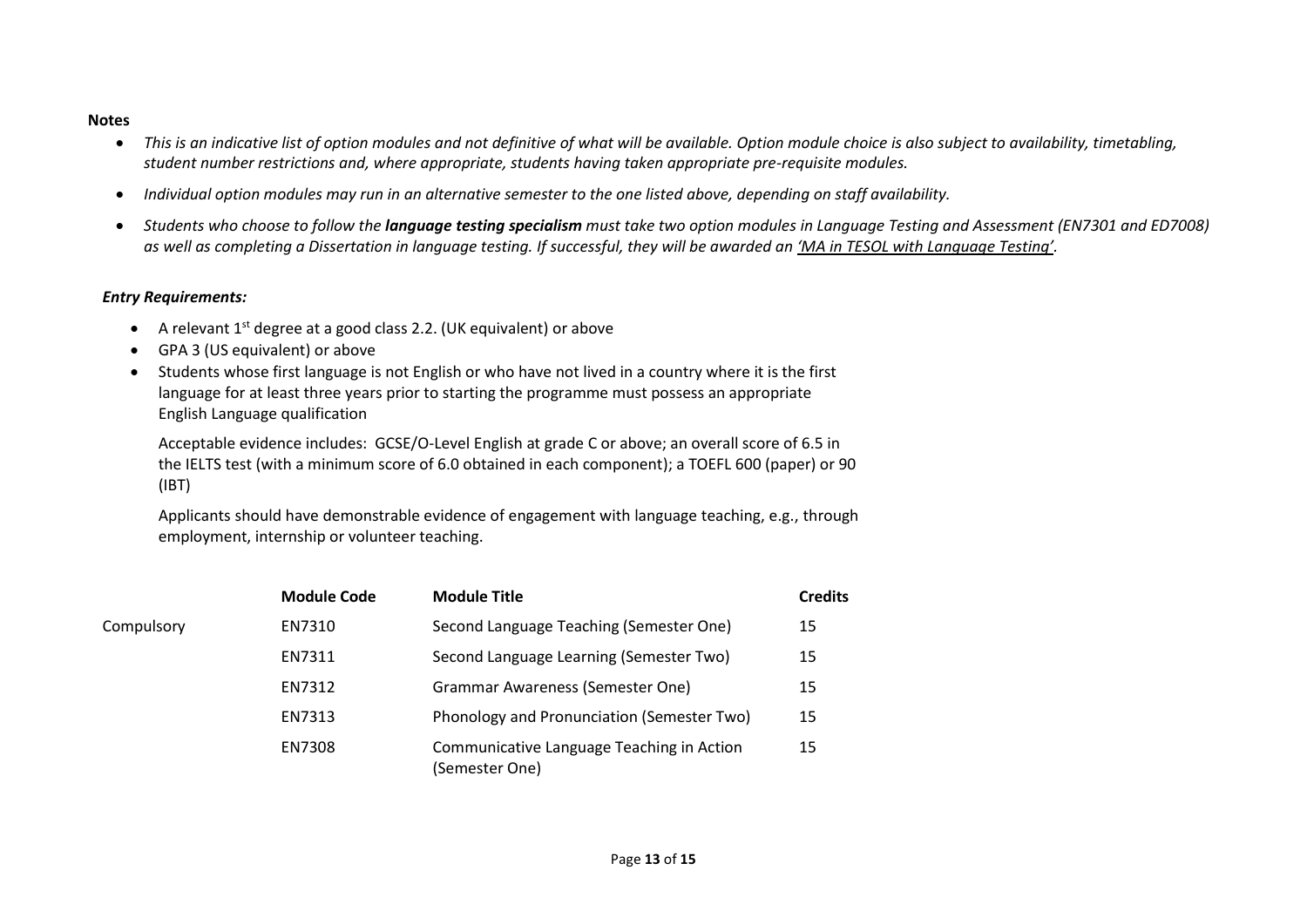|                                                                                 | EN7309   | Reflections on Language Learning and Teaching<br>(Semester Two)                     | 15 |
|---------------------------------------------------------------------------------|----------|-------------------------------------------------------------------------------------|----|
|                                                                                 | EN7300*  | Dissertation (Year Long)                                                            | 60 |
|                                                                                 | EN7307*  | Professional Enquiry Dissertation (Year Long)                                       | 60 |
| Optional (semester<br>may change; not all<br>options are offered<br>every year) | EN7316   | Psychological Issues in Language Learning<br>(Semester One)                         | 15 |
|                                                                                 | EN7301** | Language Testing and Assessment I (Semester<br>One)                                 | 15 |
|                                                                                 | EN7008** | Language Testing and Assessment II (Semester<br>Two)                                | 15 |
|                                                                                 | EN7314   | Language in Society (Semester One)                                                  | 15 |
|                                                                                 | EN7303   | Technology Enhanced Language Learning (TELL)<br>(Semester One)                      | 15 |
|                                                                                 | EN7302   | Materials Design and Development (Semester<br>Two)                                  | 15 |
|                                                                                 | EN7305   | Continuing Professional Development for English<br>Language Teachers (Semester Two) | 15 |
|                                                                                 | EN7315   | Discourse Analysis (Semester Two)                                                   | 15 |
|                                                                                 | EN7306   | Corpus Linguistics and Language<br>Learning/Teaching (Semester Two)                 | 15 |

*\* Either EN7300 or EN7307 compulsory only for the degree of M.A.*

*\*\* Students who choose to follow the language testing specialism must take two option modules in Language Testing and Assessment (EN7301 and EN7008) as*  well as completing a Dissertation in language testing. If successful, they will be awarded an 'MA in TESOL with Language Testing'.